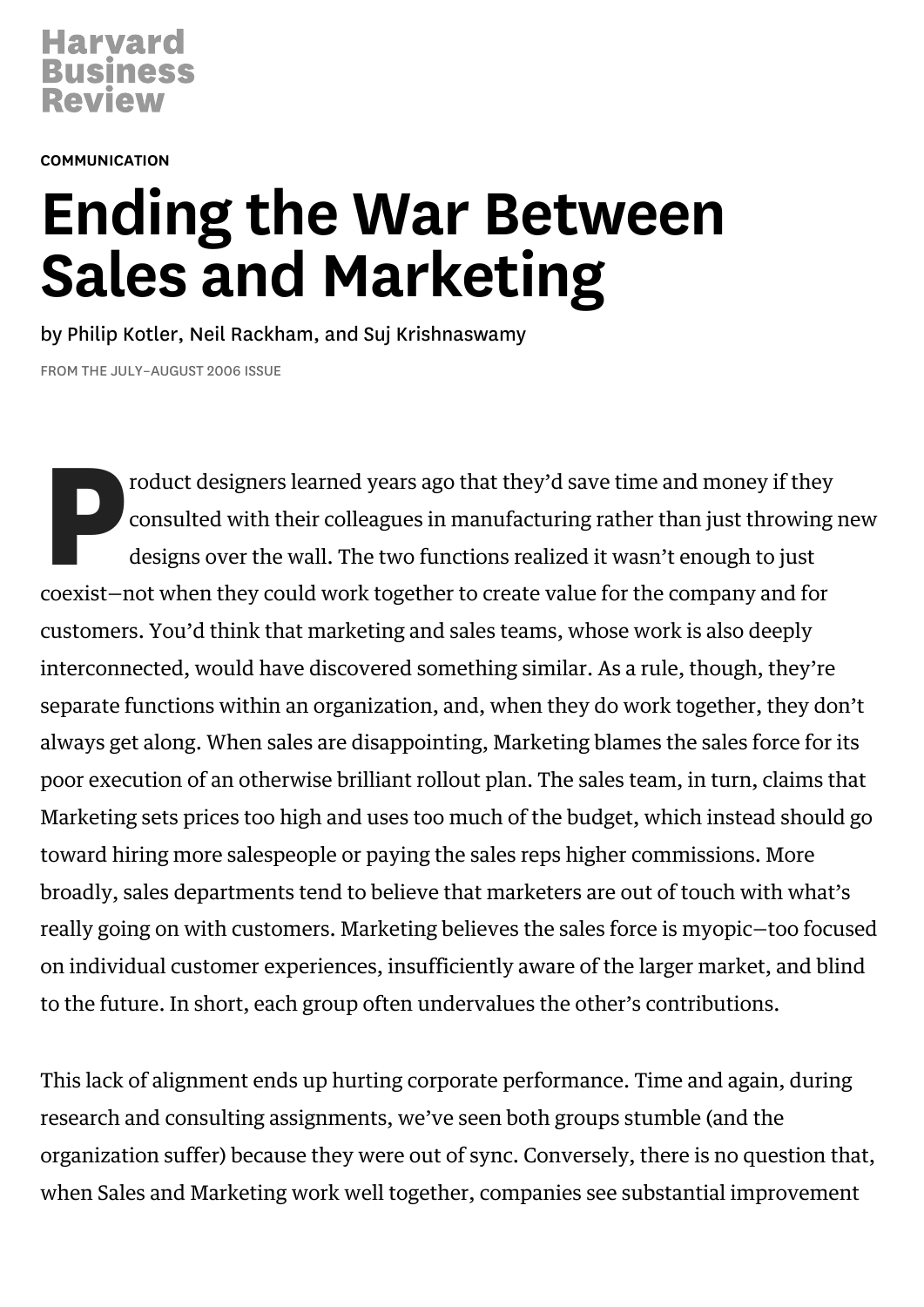on important performance metrics: Sales cycles are shorter, market-entry costs go down, and the cost of sales is lower. That's what happened when IBM integrated its sales and marketing groups to create a new function called Channel Enablement. Before the groups were integrated, IBM senior executives Anil Menon and Dan Pelino told us, Sales and Marketing operated independent of one another. Salespeople worried only about fulfilling product demand, not creating it. Marketers failed to link advertising dollars spent to actual sales made, so Sales obviously couldn't see the value of marketing efforts. And, because the groups were poorly coordinated, Marketing's new product announcements often came at a time when Sales was not prepared to capitalize on them.

Curious about this kind of disconnect between Sales and Marketing, we conducted a study to identify best practices that could help enhance the joint performance and overall contributions of these two functions. We interviewed pairs of chief marketing officers and sales vice presidents to capture their perspectives. We looked in depth at the relationship between Sales and Marketing in a heavy equipment company, a materials company, a financial services firm, a medical systems company, an energy company, an insurance company, two high-tech electronic products companies, and an airline. Among our findings:

- The marketing function takes different forms in different companies at different product life-cycle stages—all of which can deeply affect the relationship between Sales and Marketing.
- The strains between Sales and Marketing fall into two main categories: economic and cultural.
- It's not difficult for companies to assess the quality of the working relationship between Sales and Marketing. (This article includes a diagnostic tool for doing so.)
- Companies can take practical steps to move the two functions into a more productive relationship, once they've established where the groups are starting from.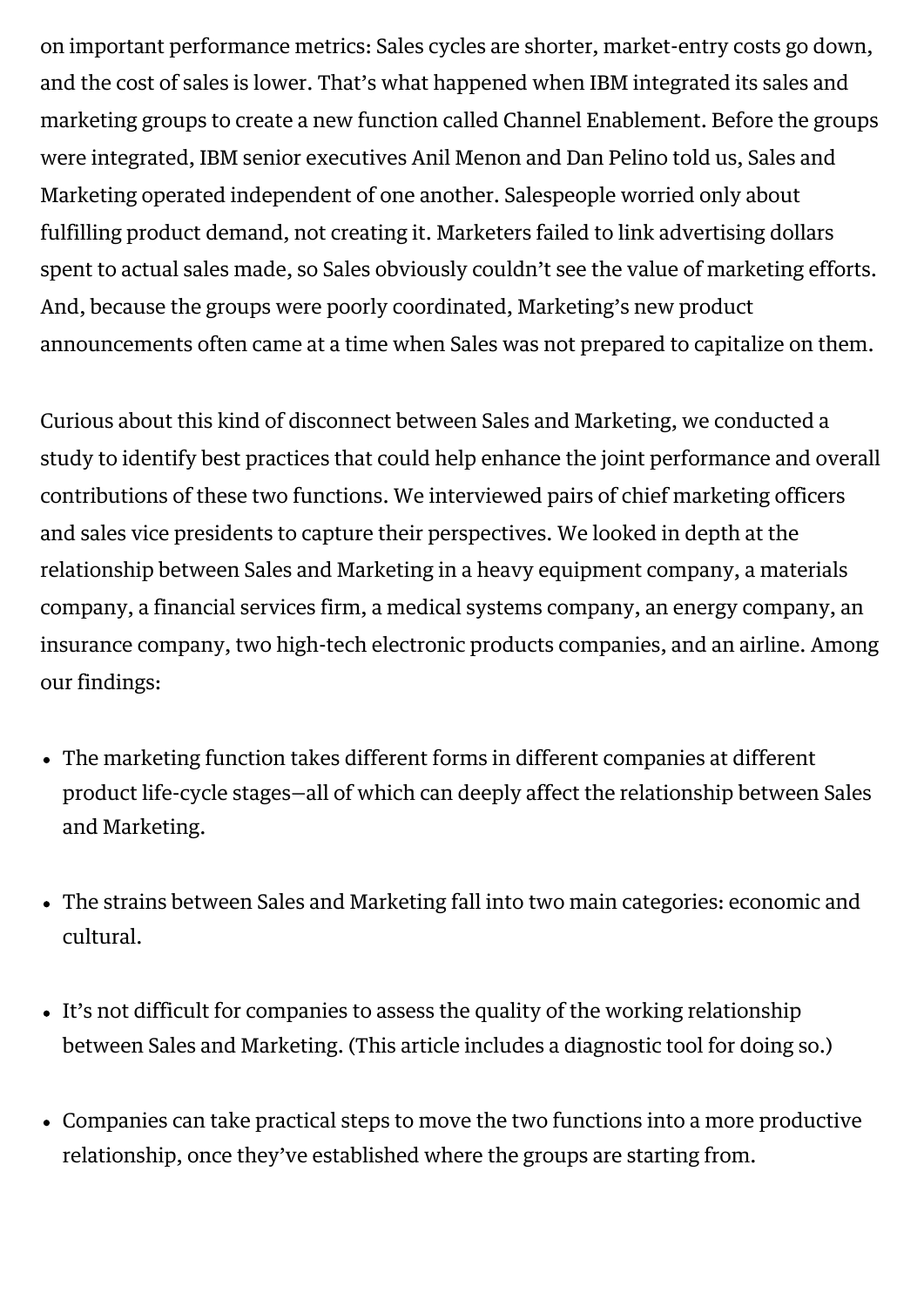# Different Roles for Marketing

Before we look closely at the relationship between the two groups, we need to recognize that the nature of the marketing function varies significantly from company to company.

Most small businesses (and most businesses *are* small) don't establish a formal marketing group at all. Their marketing ideas come from managers, the sales force, or an advertising agency. Such businesses equate marketing with selling; they don't conceive of marketing as a broader way to position their firms.

Eventually, successful small businesses add a marketing person (or persons) to help relieve the sales force of some chores. These new staff members conduct research to calibrate the size of the market, choose the best markets and channels, and determine potential buyers' motives and influences. They work with outside agencies on advertising and promotions. They develop collateral materials to help the sales force attract customers and close sales. And, finally, they use direct mail, telemarketing, and trade shows to find and qualify leads for the sales force. Both Sales and Marketing see the marketing group as an adjunct to the sales force at this stage, and the relationship between the functions is usually positive.

As companies become larger and more successful, executives recognize that there is more to marketing than setting the four P's: product, pricing, place, and promotion. They determine that effective marketing calls for people skilled in segmentation, targeting, and positioning. Once companies hire marketers with those skills, Marketing becomes an independent player. It also starts to compete with Sales for funding. While the sales mission has not changed, the marketing mission has. Disagreements arise. Each function takes on tasks it believes the other should be doing but isn't. All too often, organizations find that they have a marketing function inside Sales, and a sales function inside Marketing. At this stage, the salespeople wish that the marketers would worry about future opportunities (long-term strategy) and leave the current opportunities (individual and group sales) to them.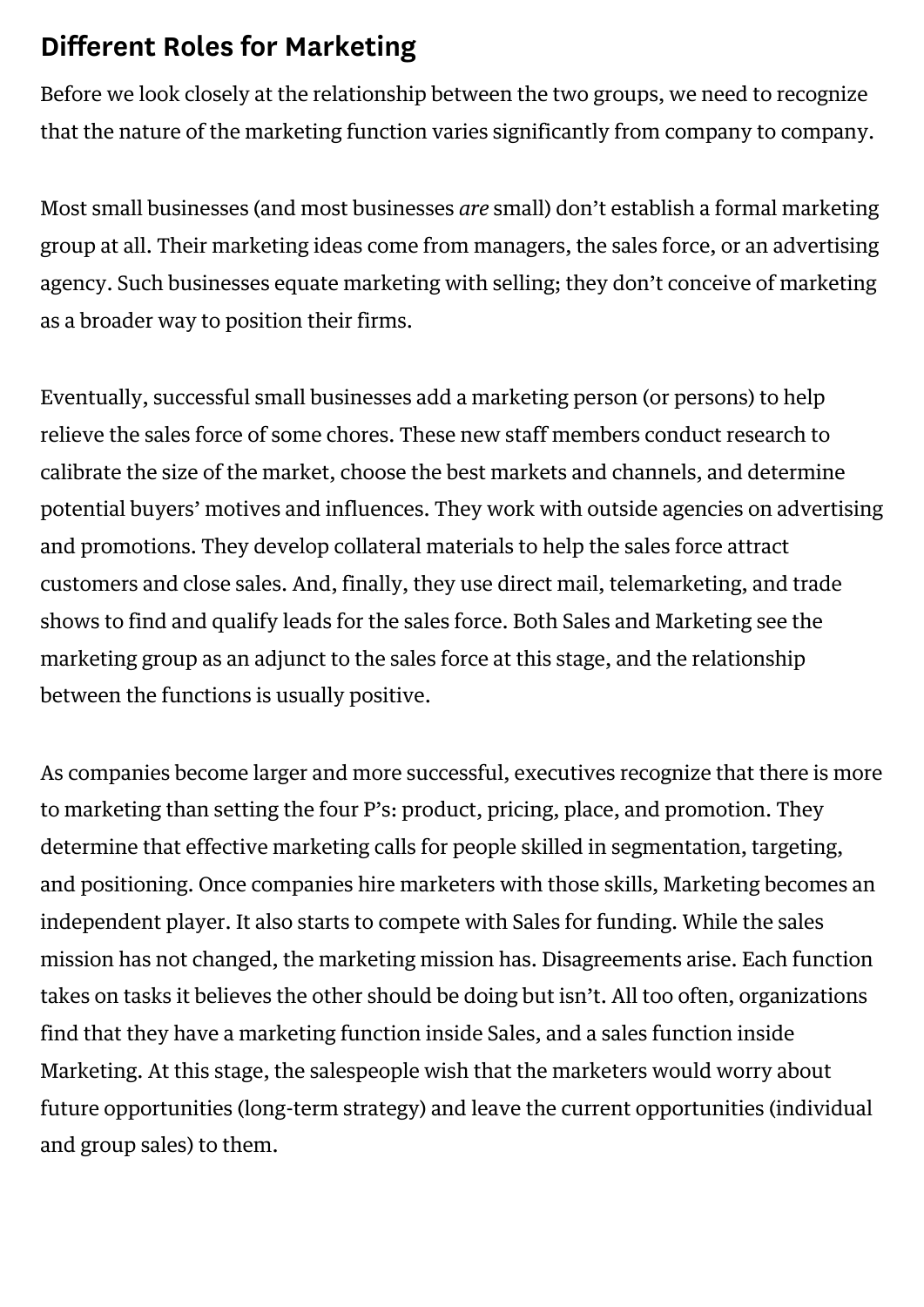All too often, organizations find that they have a marketing function inside Sales, and a sales function inside Marketing.

Once the marketing group tackles higher-level tasks like segmentation, it starts to work more closely with other departments, particularly Strategic Planning, Product Development, Finance, and Manufacturing. The company starts to think in terms of developing brands rather than products, and brand managers become powerful players in the organization. The marketing group is no longer a humble ancillary to the sales department. It sets its sights much higher: The marketers believe it's essential to transform the organization into a "marketing-led" company. As they introduce this rhetoric, others in the firm—including the sales group—question whether the marketers have the competencies, experience, and understanding to lead the organization.

While Marketing increases its influence within separate business units, it rarely becomes a major force at the corporate level. There are exceptions: Citigroup, Coca-Cola, General Electric, IBM, and Microsoft each have a marketing head at the corporate level. And Marketing is more apt to drive company strategy in major packaged-goods companies such as General Mills, Kraft, and Procter & Gamble. Even then, though, during economic downturns, Marketing is more closely questioned—and its workforce more likely to be cut —than Sales.

# Why Can't They Just Get Along?

There are two sources of friction between Sales and Marketing. One is economic, and the other is cultural. The economic friction is generated by the need to divide the total budget granted by senior management to support Sales and Marketing. In fact, the sales force is apt to criticize how Marketing spends money on three of the four P's—pricing, promotion, and product. Take pricing. The marketing group is under pressure to achieve revenue goals and wants the sales force to "sell the price" as opposed to "selling through price." The salespeople usually favor lower prices because they can sell the product more easily and because low prices give them more room to negotiate. In addition, there are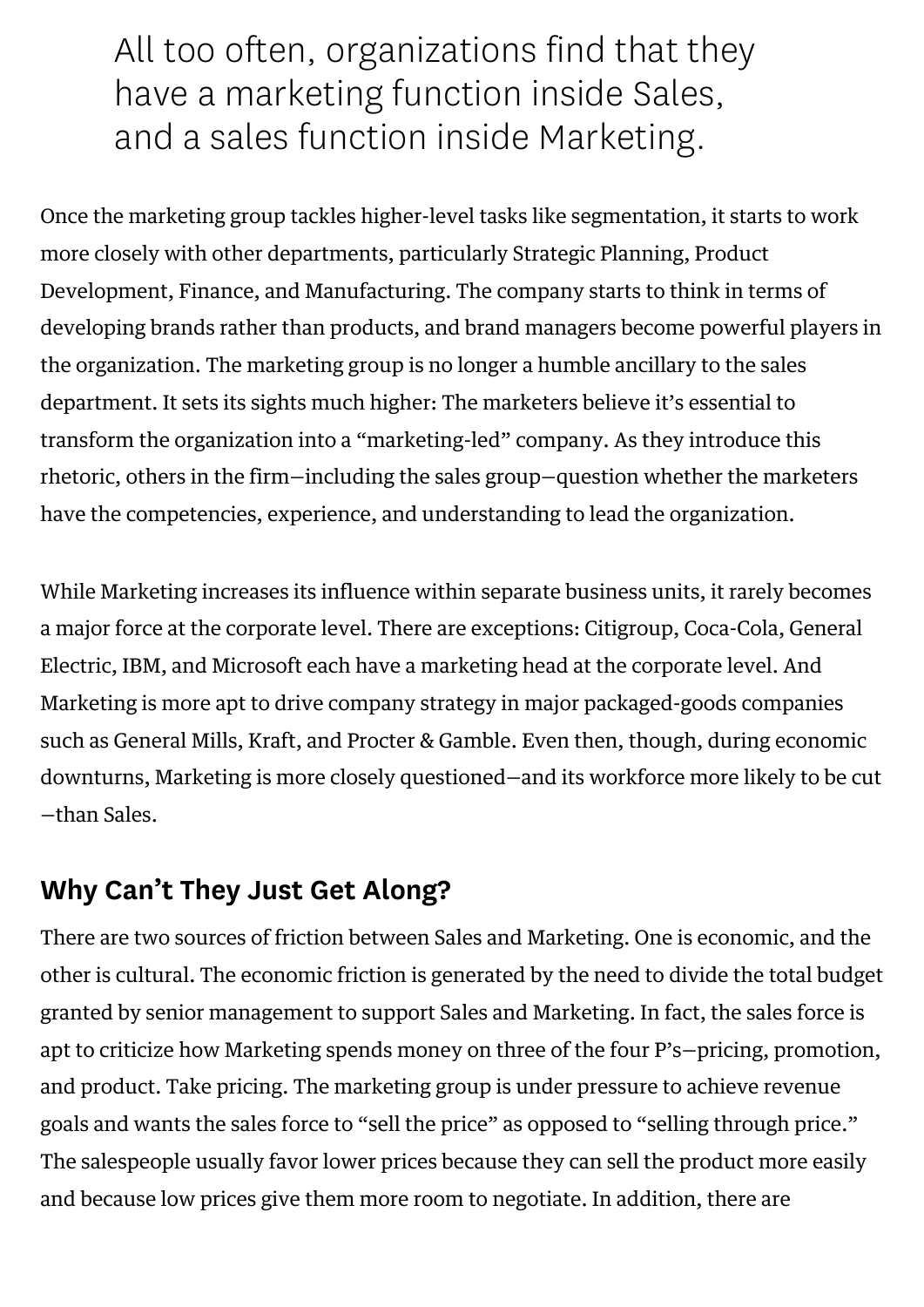organizational tensions around pricing decisions. While Marketing is responsible for setting suggested retail or list prices and establishing promotional pricing, Sales has the final say over transactional pricing. When special low pricing is required, Marketing frequently has no input. The vice president of sales goes directly to the CFO. This does not make the marketing group happy.

Promotion costs, too, are a source of friction. The marketing group needs to spend money to generate customers' awareness of, interest in, preference for, and desire for a product. But the sales force often views the large sums spent on promotion—particularly on television advertising—as a waste of money. The VP of sales tends to think that this money would be better spent increasing the size and quality of the sales force.

When marketers help set the other P, the product being launched, salespeople often complain that it lacks the features, style, or quality their customers want. That's because the sales group's worldview is shaped by the needs of its individual customers. The marketing team, however, is concerned about releasing products whose features have broad appeal.

The budget for both groups also reflects which department wields more power within the organization, a significant factor. CEOs tend to favor the sales group when setting budgets. One chief executive told us, "Why should I invest in more marketing when I can get better results by hiring more salespeople?" CEOs often see sales as more tangible, with more short-run impact. The sales group's contributions to the bottom line are also easier to judge than the marketers' contributions.

The cultural conflict between Sales and Marketing is, if anything, even more entrenched than the economic conflict. This is true in part because the two functions attract different types of people who spend their time in very different ways. Marketers, who until recently had more formal education than salespeople, are highly analytical, data oriented, and project focused. They're all about building competitive advantage for the future. They judge their projects' performance with a cold eye, and they're ruthless with a failed initiative. However, that performance focus doesn't always look like action to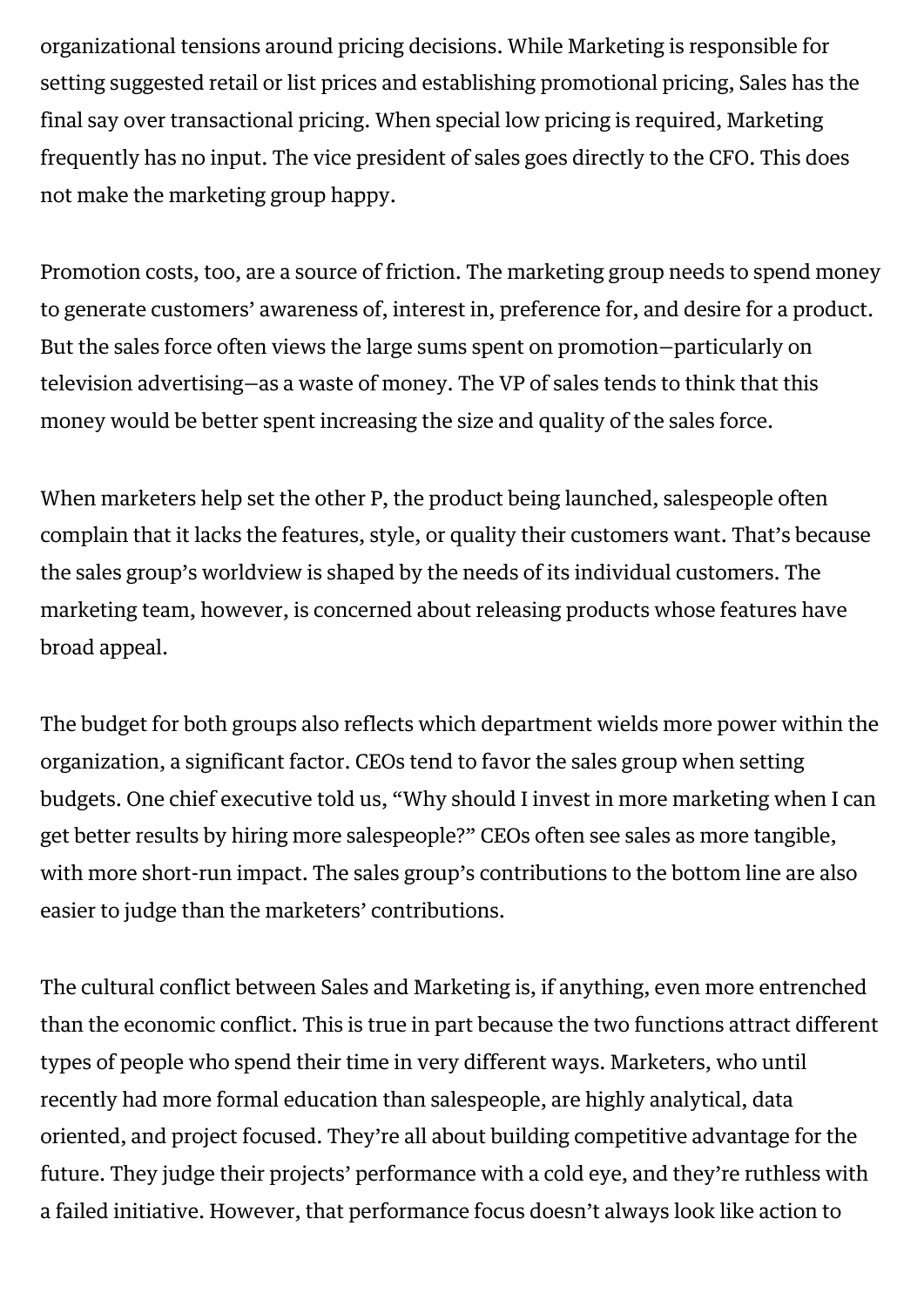their colleagues in Sales because it all happens behind a desk rather than out in the field. Salespeople, in contrast, spend their time talking to existing and potential customers. They're skilled relationship builders; they're not only savvy about customers' willingness to buy but also attuned to which product features will fly and which will die. They want to keep moving. They're used to rejection, and it doesn't depress them. They live for closing a sale. It's hardly surprising that these two groups of people find it difficult to work well together.

Marketers judge their projects' performance with a cold eye. But that performance focus doesn't always look like action to their colleagues in Sales.

If the organization doesn't align incentives carefully, the two groups also run into conflicts about seemingly simple things—for instance, which products to focus on selling. Salespeople may push products with lower margins that satisfy quota goals, while Marketing wants them to sell products with higher profit margins and more promising futures. More broadly speaking, the two groups' performance is judged very differently. Salespeople make a living by closing sales, full stop. It's easy to see who (and what) is successful—almost immediately. But the marketing budget is devoted to programs, not people, and it takes much longer to know whether a program has helped to create longterm competitive advantage for the organization.

# Four Types of Relationships

Given the potential economic and cultural conflicts, one would expect some strains to develop between the two groups. And, indeed, some level of dysfunction usually does exist, even in cases where the heads of Sales and Marketing are friendly. The sales and marketing departments in the companies we studied exhibit four types of relationships. The relationships change as the companies' marketing and sales functions mature—the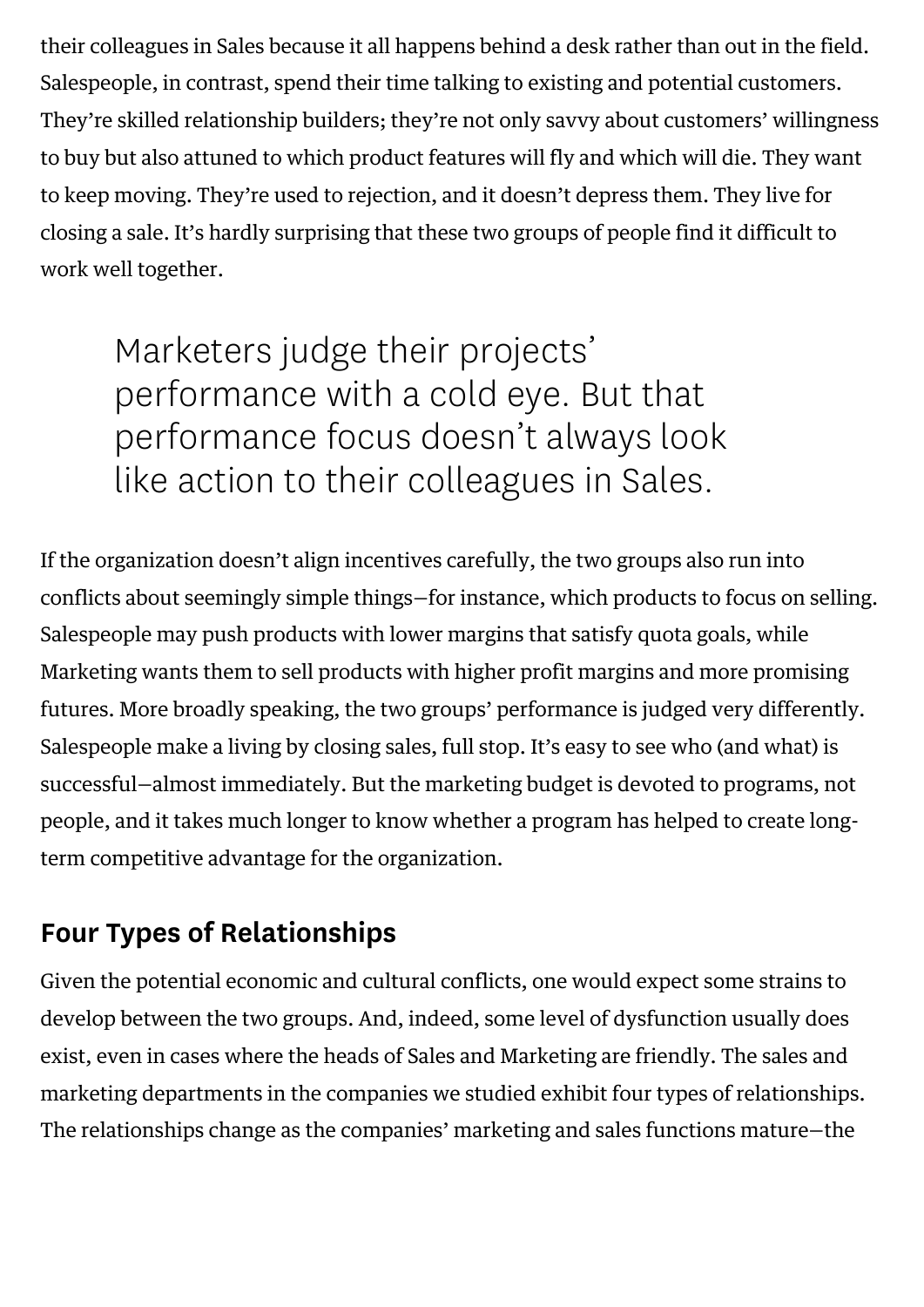groups move from being unaligned (and often conflicted) to being fully integrated (and usually conflict-free)—though we've seen only a few cases where the two functions are fully integrated.

#### Undefined.

When the relationship is undefined, Sales and Marketing have grown independently; each is preoccupied largely with its own tasks and agendas. Each group doesn't know much about what the other is up to—until a conflict arises. Meetings between the two, which are ad hoc, are likely to be devoted to conflict resolution rather than proactive cooperation.

#### Defined.

In a defined relationship, the two groups set up processes—and rules—to prevent disputes. There's a "good fences make good neighbors" orientation; the marketers and salespeople know who is supposed to do what, and they stick to their own tasks for the most part. The groups start to build a common language in potentially contentious areas, such as "How do we define a lead?" Meetings become more reflective; people raise questions like "What do we expect of one another?" The groups work together on large events like customer conferences and trade shows.

#### Aligned.

When Sales and Marketing are aligned, clear boundaries between the two exist, but they're flexible. The groups engage in joint planning and training. The sales group understands and uses marketing terminology such as "value proposition" and "brand image." Marketers confer with salespeople on important accounts. They play a role in transactional, or commodity, sales as well.

#### Integrated.

When Sales and Marketing are fully integrated, boundaries become blurred. Both groups redesign the relationship to share structures, systems, and rewards. Marketing—and to a lesser degree Sales—begins to focus on strategic, forward-thinking types of tasks (market sensing, for instance) and sometimes splits into upstream and downstream groups.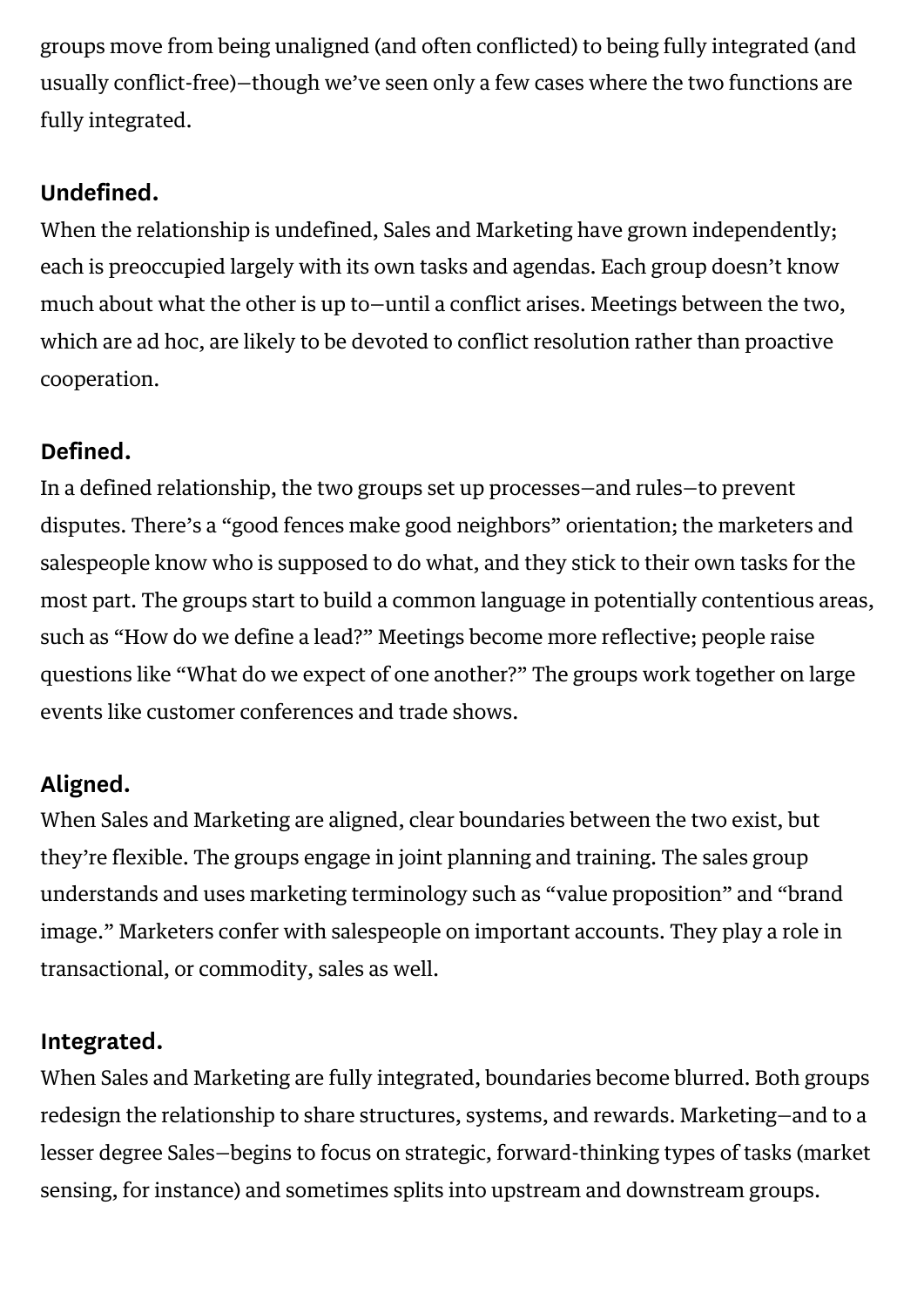Marketers are deeply embedded in the management of key accounts. The two groups develop and implement shared metrics. Budgeting becomes more flexible and less contentious. A "rise or fall together" culture develops.

We designed an assessment tool that can help organizations gauge the relationship between their sales and marketing departments. (See the exhibit "How Well Do Sales and Marketing Work Together?") We originally developed this instrument to help us understand what we were seeing in our research, but the executives we were studying quickly appropriated it for their own use. Without an objective tool of this kind, it's very difficult for managers to judge their cultures and their working environments.

#### How Well Do Sales and Marketing Work Together?

This instrument is intended to help you gauge how well your sales and marketing groups are aligned and integrated. Ask your heads of Sales and Marketing (as well as their staffs) to evaluate each of the following statements on a scale of 1 to 5, where 1 is "strongly disagree" and 5 is "strongly agree." Tally the numbers, and use the scoring key to determine the kind of relationship Sales and Marketing have in your company. The higher the score, the more integrated the relationship. (Several companies have found that their sales forces and their marketing staffs have significantly different perceptions about how well they work together which in itself is quite interesting.)

**Scoring** 20-39 Undefined 40-59 Defined

60-79 Aligned 80-100 Integrated

# Moving Up

Once an organization understands the nature of the relationship between its marketing and sales groups, senior managers may wish to create a stronger alignment between the two. (It's not always necessary, however. The exhibit "Do We Need to Be More Aligned?" can help organizations decide whether to make a change.)

#### Do We Need to Be More Aligned?

The nature of relations between Sales and Marketing in your organization can run the gamut—from undefined (the groups act independent of one another) to integrated (the groups share structures, systems, and rewards). Not every company will want to—or should—move from being undefined to being defined or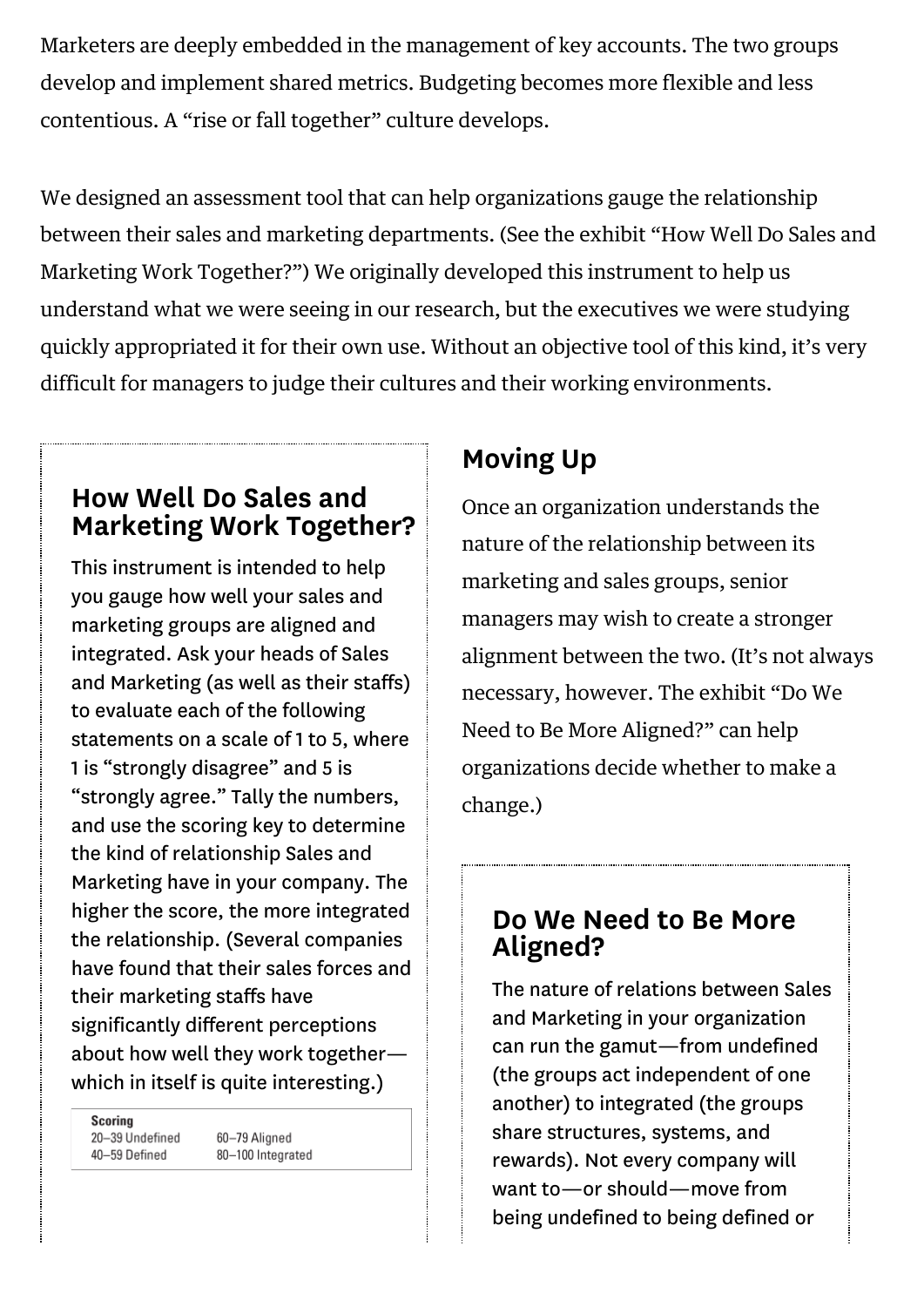

from being defined to being aligned. The following table can help you decide under which circumstances your company should more tightly integrate its sales and marketing functions.

|                                                                            | Undefined                                                                                                                                                                                                           | Defined                                                                                                                                                                                                                                                                                                                                                                                                                        | Aligned                                                                                                                                   |
|----------------------------------------------------------------------------|---------------------------------------------------------------------------------------------------------------------------------------------------------------------------------------------------------------------|--------------------------------------------------------------------------------------------------------------------------------------------------------------------------------------------------------------------------------------------------------------------------------------------------------------------------------------------------------------------------------------------------------------------------------|-------------------------------------------------------------------------------------------------------------------------------------------|
| Don't make any<br>changes if                                               | The company is small.<br>The company has good<br>informal relationships.<br>Marketing is still a sales<br>support function.                                                                                         | The company's products<br>and services are fairly cut-<br>and-dried.<br>Traditional marketing and<br>sales roles work in this<br>market.<br>There's no clear and<br>compelling reason to change.                                                                                                                                                                                                                               | The company lacks a culture<br>of shared responsibility.<br>Sales and Marketing report<br>separately.<br>The sales cycle is fairly short. |
| <b>Tighten the</b><br>relationship<br>between Sales<br>and Marketing<br>if | Conflicts are evident between<br>the two functions.<br>There's duplication of effort<br>between the functions; or<br>tasks are falling through the<br>cracks.<br>The functions compete for<br>resources or funding. | Even with careful definition<br>of roles, there's duplication of<br>effort between the functions;<br>or tasks are falling through<br>the cracks.<br>The market is commoditized<br>and makes a traditional sales<br>force costly.<br>Products are developed,<br>prototyped, or extensively<br>customized during the sales<br>process.<br>Product life cycles are short-<br>ening, and technology turn-<br>over is accelerating. | A common process or<br>business funnel can be<br>created for managing<br>and measuring revenue-<br>generating activities.                 |
|                                                                            | move to Defined                                                                                                                                                                                                     | move to Aligned                                                                                                                                                                                                                                                                                                                                                                                                                | move to Integrated                                                                                                                        |

#### Moving from undefined to defined.

If the business unit or company is small, members of Sales and Marketing may enjoy good, informal relationships that needn't be disturbed. This is especially true if Marketing's role is primarily to support the sales force. However, senior managers should intervene if conflicts arise regularly. As we noted earlier, this generally happens because the groups are competing for scarce resources and because their respective roles haven't been clearly defined. At this stage, managers need to create clear rules of engagement, including handoff points for important tasks like following up on sales leads.

#### Moving from defined to aligned.

The defined state can be comfortable for both parties. "It may not be perfect," one VP of sales told us, "but it's a whole lot better than it was." Staying at this level won't work, though, if your industry is changing in significant ways. If the market is becoming commoditized, for example, a traditional sales force may become costly. Or if the market is moving toward customization, the sales force will need to upgrade its skills. The heads of Sales and Marketing may want to build a more aligned relationship and jointly add new skills. To move from a defined relationship to an aligned one: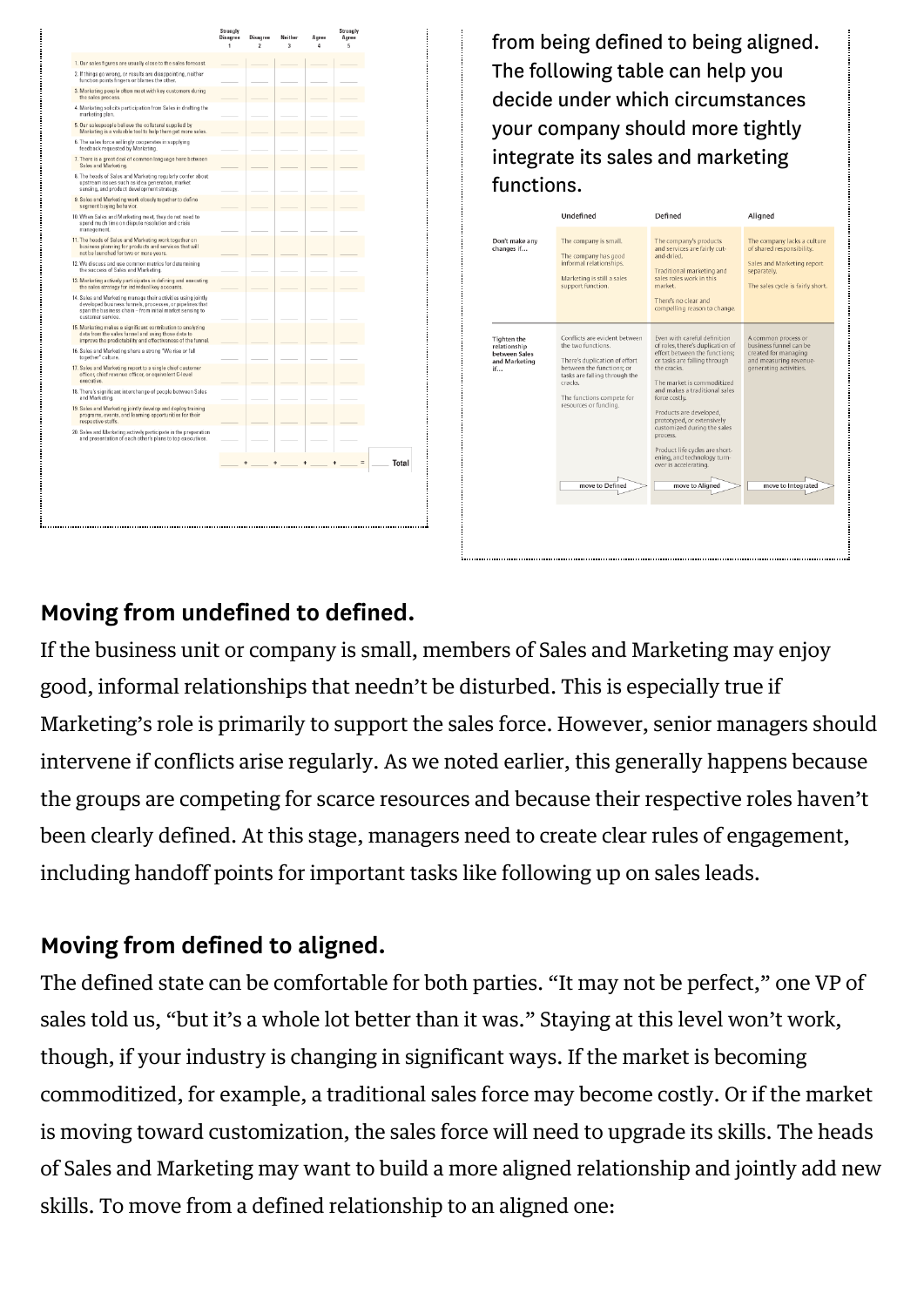# Encourage disciplined communication.

When it comes to improving relations between any two functions, the first step inevitably involves improving communication. But it's not as simple as just *increasing* communication between two groups. More communication is expensive. It eats up time, and it prolongs decision making. We advocate instead for more *disciplined* communication. Hold regular meetings between Sales and Marketing (at least quarterly, perhaps bimonthly or monthly). Make sure that major opportunities, as well as any problems, are on the agenda. Focus the discussions on action items that will resolve problems, and perhaps even create opportunities, by the next meeting. Salespeople and marketers need to know *when* and *with whom* they should communicate. Companies should develop systematic processes and guidelines such as, "You should involve the brand manager whenever the sales opportunity is above \$2 million," or "We will not go to print on any marketing collateral until salespeople have reviewed it," or "Marketing will be invited to the top ten critical account reviews." Businesses also need to establish an up-to-date, user-friendly "who to call" database. People get frustrated—and they waste time—searching in the wrong places for help.

## Create joint assignments; rotate jobs.

As your functions become better aligned, it's important to create opportunities for marketers and salespeople to work together. This will make them more familiar with each other's ways of thinking and acting. It's useful for marketers, particularly brand managers and researchers, to occasionally go along on sales calls. They should get involved with developing alternate solutions for customers, early in the sales process. And they should also sit in on important account-planning sessions. Salespeople, in turn, should help to develop marketing plans and should sit in on product-planning reviews. They should preview ad and sales-promotion campaigns. They should share their deep knowledge about customers' purchasing habits. Jointly, marketers and salespeople should generate a playbook for expanding business with the top ten accounts in each market segment. They should also plan events and conferences together.

## Appoint a liaison from Marketing to work with the sales force.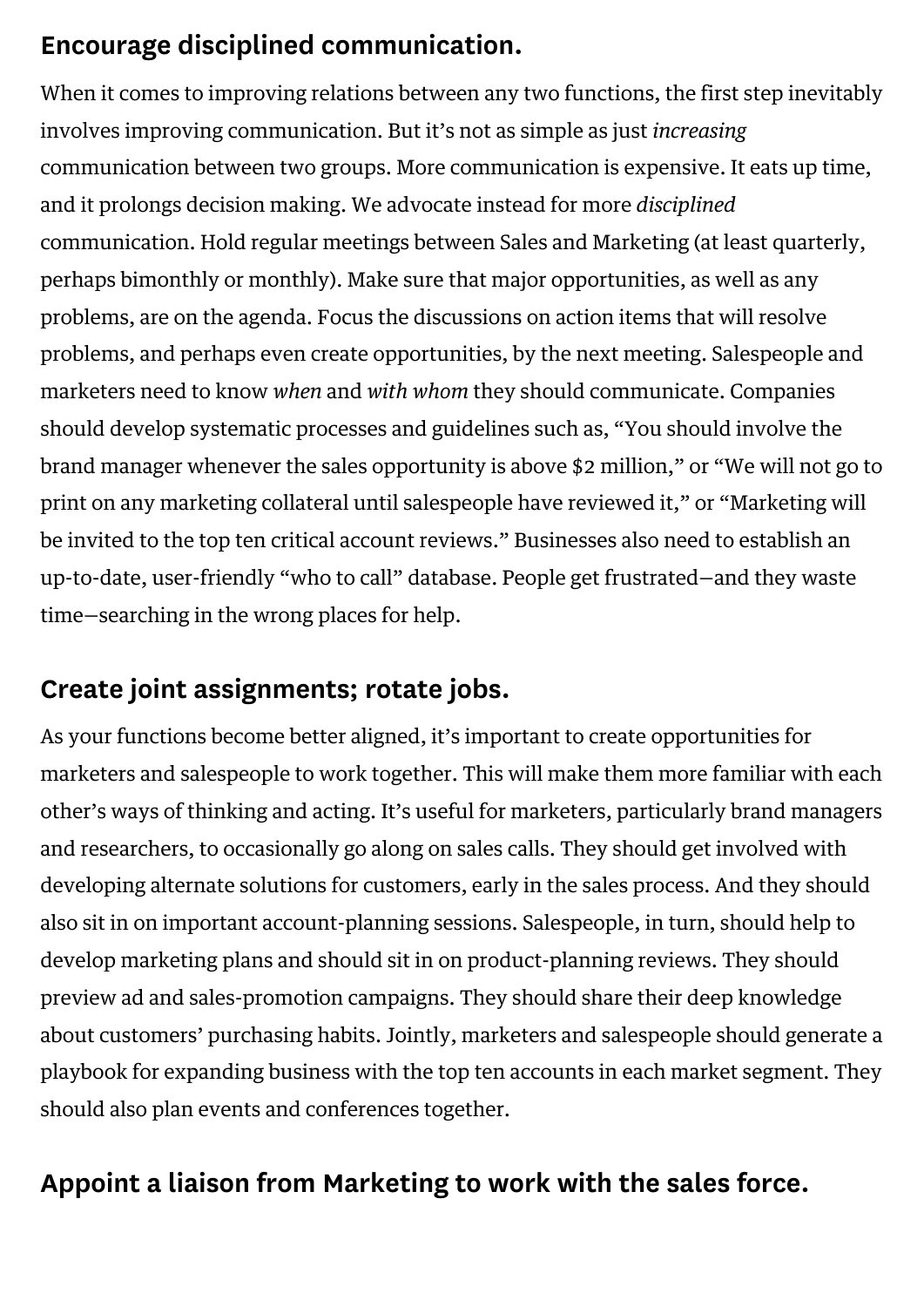The liaison needs to be someone both groups trust. He or she helps to resolve conflicts and shares with each group the tacit knowledge from the other group. It's important not to micromanage the liaison's activities. One of the Marketing respondents in our study described the liaison's role this way: "This is a person who lives with the sales force. He goes to the staff meetings, he goes to the client meetings, and he goes to the client strategy meetings. He doesn't develop product; he comes back and says, 'Here's what this market needs. Here's what's emerging,' and then he works hand in hand with the salesperson and the key customer to develop products."

## Colocate marketers and salespeople.

It's an old and simple truth that when people are physically close, they will interact more often and are more likely to work well together. One bank we studied located its sales and marketing functions in an empty shopping mall: Different groups and teams within Sales and Marketing were each allocated a storefront. Particularly in the early stages of moving functions toward a more closely aligned relationship, this kind of proximity is a big advantage. Most companies, though, centralize their marketing function, while the members of their sales group remain geographically dispersed. Such organizations need to work harder to facilitate communication between Sales and Marketing and to create shared work.

## Improve sales force feedback.

Marketers commonly complain that salespeople are too busy to share their experiences, ideas, and insights. Indeed, very few salespeople have an incentive to spend their precious time sharing customer information with Marketing. They have quotas to reach, after all, and limited time in which to meet and sell to customers. To more closely align Sales and Marketing, senior managers need to ensure that the sales force's experience can be tapped with a minimum of disruption. For instance, Marketing can ask the Sales VP to summarize any sales force insights for the month or the quarter. Or Marketing can design shorter information forms, review call reports and CRM data independently, or pay salespeople to make themselves available to interviewers from the marketing group and to summarize what their sales colleagues are thinking about.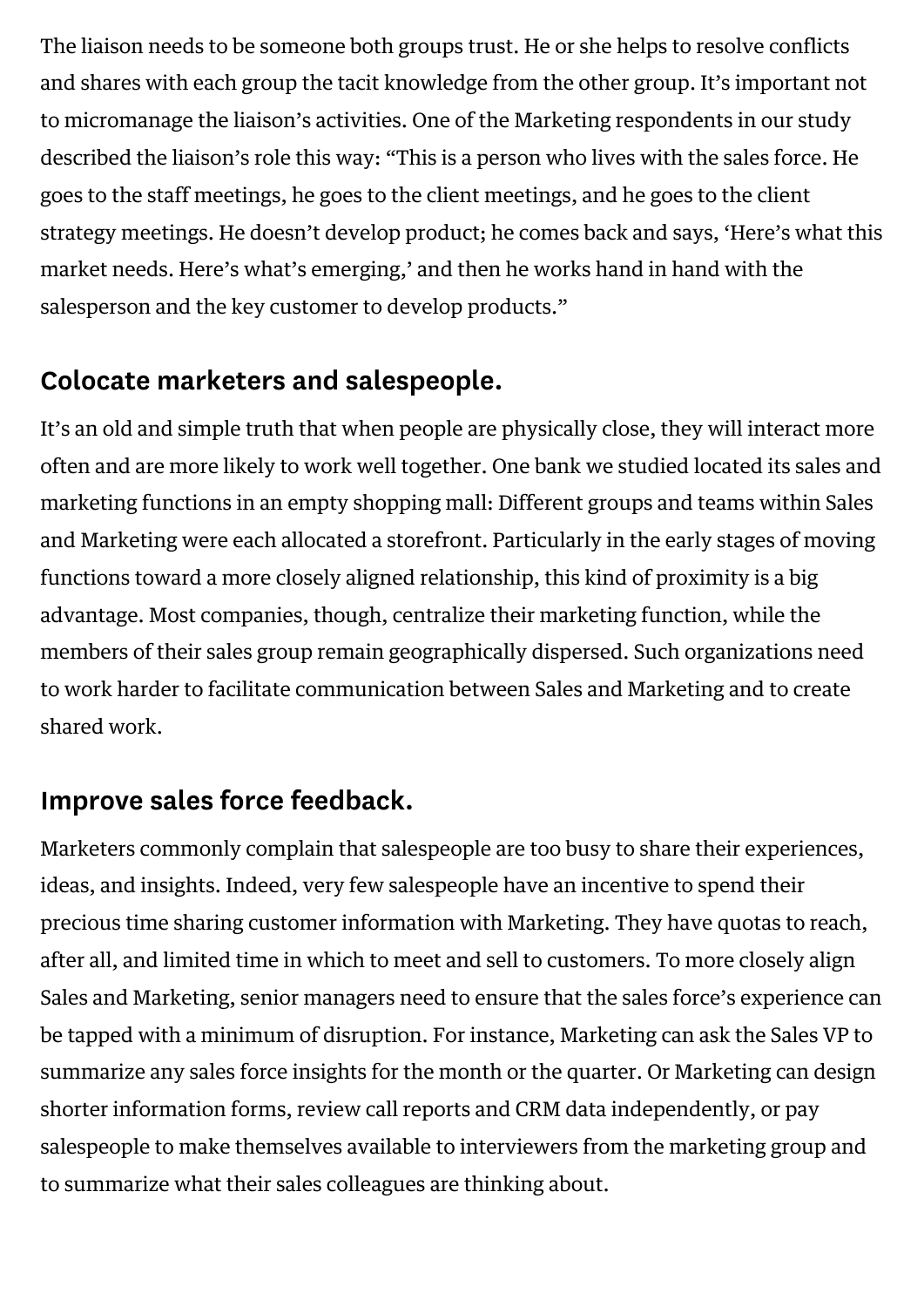#### Moving from aligned to integrated.

Most organizations will function well when Sales and Marketing are aligned. This is especially true if the sales cycle is relatively short, the sales process is fairly straightforward, and the company doesn't have a strong culture of shared responsibility. In complicated or quickly changing situations, there are good reasons to move Sales and Marketing into an integrated relationship. (The exhibit "Sales and Marketing Integration Checklist" outlines the issues you'll want to think through.) This means integrating such straightforward activities as planning, target setting, customer assessment, and valueproposition development. It's tougher, though, to integrate the two groups' processes and systems; these must be replaced with common processes, metrics, and reward systems. Organizations need to develop shared databases, as well as mechanisms for continuous improvement. Hardest of all is changing the culture to support integration. The best examples of integration we found were in companies that already emphasized shared responsibility and disciplined planning; that were metrics driven; that tied rewards to results; and that were managed through systems and processes. To move from an aligned relationship to an integrated one:

# Appoint a chief revenue (or customer) officer.

The main rationale for integrating Sales and Marketing is that the two functions have a common goal: the generation of profitable and increasing revenue. It is logical to put both functions under one C-level executive. Companies such as Campbell's Soup, Coca-Cola, and FedEx have a chief revenue officer (CRO) who is responsible for planning for and delivering the revenue needed to meet corporate objectives. The CRO needs control over the forces affecting revenue—specifically, marketing, sales, service, and pricing. This manager could also be called the chief customer officer (CCO), a title used in such companies as Kellogg; Sears, Roebuck; and United Air Lines. The CCO may be more of a customer ombudsman or customer advocate in some companies; but the title can also signal an executive's broader responsibility for revenue management.

Sales and Marketing Integration Checklist Define the steps in the marketing and sales funnels.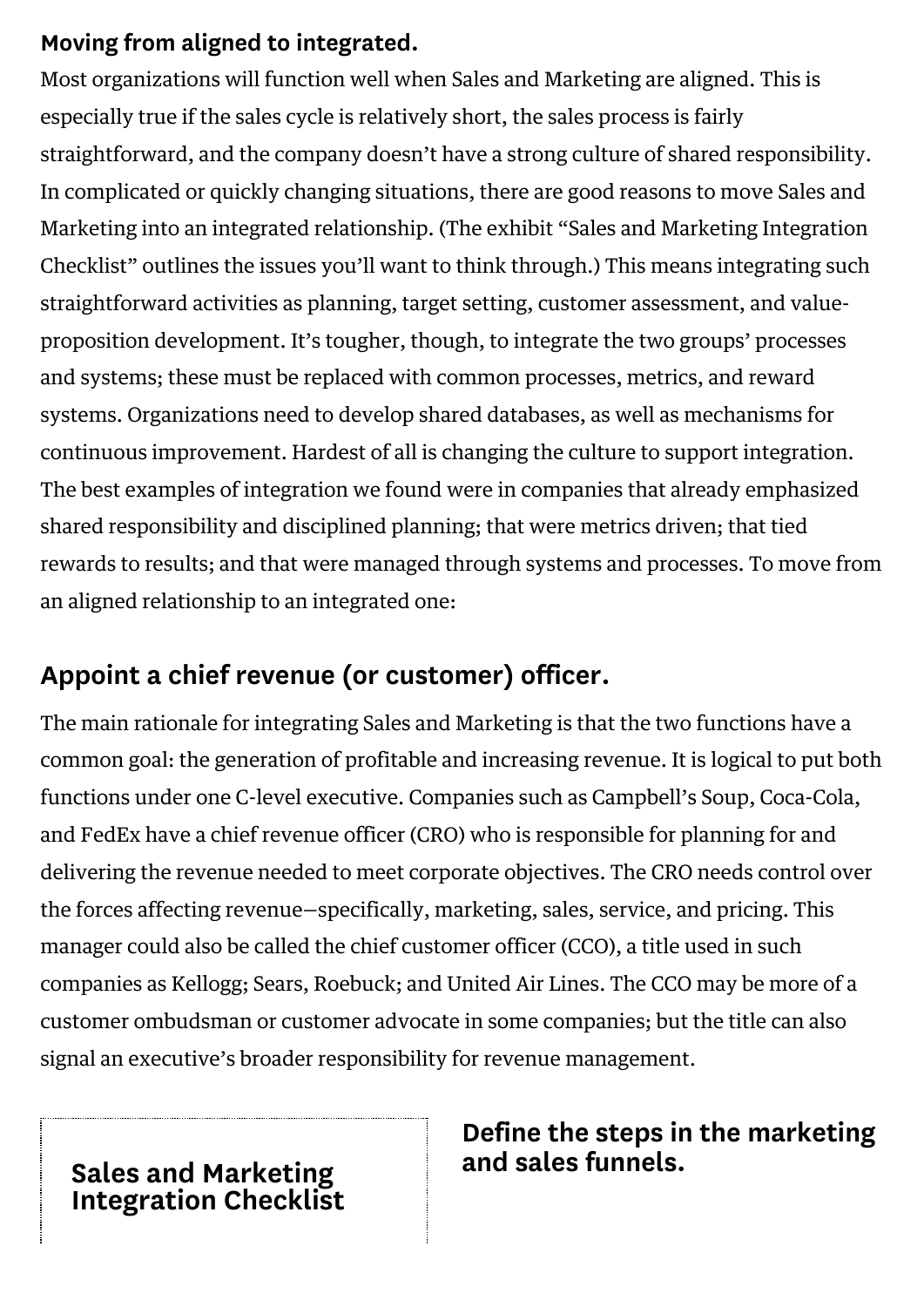To achieve integration between Sales and Marketing, your company needs to focus on the following tasks.

| Integrate                                                                                                                                                                                                                                                                                                                                                                                                                                                                                               | <b>Integrate Processes</b>                                                                                                                                                                                                                                                                                                                                                                                                                                                                                                                                                              | <b>Fnable the</b>                                                                                                                                                                                                                                      | Integrate                                                                                                |
|---------------------------------------------------------------------------------------------------------------------------------------------------------------------------------------------------------------------------------------------------------------------------------------------------------------------------------------------------------------------------------------------------------------------------------------------------------------------------------------------------------|-----------------------------------------------------------------------------------------------------------------------------------------------------------------------------------------------------------------------------------------------------------------------------------------------------------------------------------------------------------------------------------------------------------------------------------------------------------------------------------------------------------------------------------------------------------------------------------------|--------------------------------------------------------------------------------------------------------------------------------------------------------------------------------------------------------------------------------------------------------|----------------------------------------------------------------------------------------------------------|
| <b>Activities</b>                                                                                                                                                                                                                                                                                                                                                                                                                                                                                       | and Systems                                                                                                                                                                                                                                                                                                                                                                                                                                                                                                                                                                             | Culture                                                                                                                                                                                                                                                | <b>Organizational Structures</b>                                                                         |
| $\Box$ Jointly involve Sales and<br>Marketing in product<br>planning and in setting<br>sales targets.<br>□ Jointly involve Sales<br>and Marketing in gener-<br>ating value propositions<br>for different market.<br>segments.<br>□ Jointly involve Sales and<br>Marketing in assessing<br>customer needs.<br>□ Jointly involve Sales and<br>Marketing in signing off<br>on advertising materials.<br>$\Box$ Jointly involve Sales and<br>Marketing in analyzing<br>the top opportunities by<br>segment. | $\Box$ Implement systems to<br>track and manage Sales<br>and Marketing's joint<br>activities.<br>$\Box$ Utilize and regularly up-<br>date shared databases.<br>□ Establish common met-<br>rics for evaluating the<br>overall success of Sales<br>and Marketing efforts.<br>□ Create reward systems<br>to laud successful efforts<br>by Sales and Marketing.<br>$\Box$ Mandate that teams<br>from Sales and Market-<br>ing meet periodically<br>to review and improve<br>relations.<br>□ Require Sales and Mar-<br>keting heads to attend<br>each other's budget<br>reviews with the CEO | □ Emphasize shared<br>responsibility for<br>results between the<br>different divisions of<br>the organization.<br>$\square$ Emphasize metrics.<br>$\square$ Tie rewards to results.<br>Enforce divisions' con-<br>formity to systems and<br>processes. | □ Split Marketing into<br>upstream and down-<br>stream teams.<br>$\Box$ Hire a chief revenue<br>officer. |

Sales and Marketing are responsible for a sequence of activities and events (sometimes called a funnel) that leads customers toward purchases and, hopefully, ongoing relationships. Such funnels can be described from the customer's perspective or from the seller's perspective. (A typical funnel based on the customer's decision sequence is shown in the exhibit "The Buying Funnel.") Marketing is usually responsible for the first few steps—building customers' brand awareness and brand

preference, creating a marketing plan, and generating leads for sales. Then Sales executes the marketing plan and follows up on leads. This division of labor has merit. It is simple, and it prevents Marketing from getting too involved in individual sales opportunities at the expense of more strategic activities. But the handoff brings serious penalties. If things do not go well, Sales can say that the plan was weak, and Marketing can say that the salespeople did not work hard enough or smart enough. And in companies where Marketing makes a handoff, marketers can lose touch with active customers. Meanwhile, Sales usually develops its own funnel describing the sequence of selling tasks. Funnels of this kind—integrated into the CRM system and into sales forecasting and account-review processes—form an increasingly important backbone for sales management.

Unfortunately, Marketing often plays no role in these processes. Some companies in our study, however, have integrated Marketing into the sales funnel. During prospecting and qualifying, for instance, Marketing helps Sales to create common standards for leads and opportunities. During the needs-definition stage, Marketing helps Sales develop value propositions. In the solution-development phase, Marketing provides "solution collateral"—organized templates and customizing guides so salespeople can develop solutions for customers without constantly having to reinvent the wheel. When customers are nearing a decision, Marketing contributes case study material, success stories, and site visits to help address customers' concerns. And during contract negotiations, Marketing advises the sales team on planning and pricing. Of course,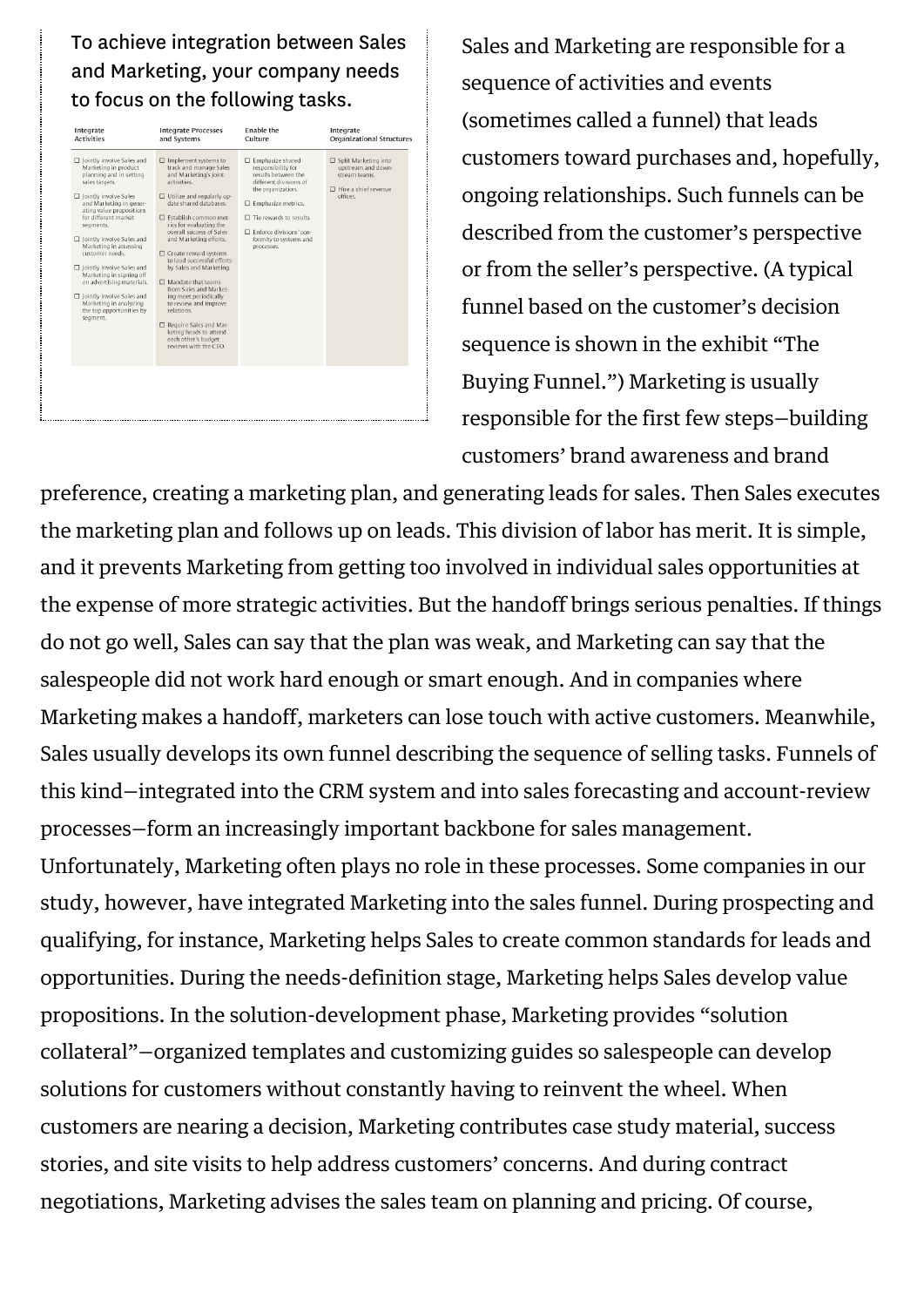Marketing's involvement in the sales funnel should be matched by Sales' involvement in the upstream, strategic decisions the marketing group is making. Salespeople should work with the marketing and R&D staffs as they decide how to segment the market, which products to offer to which segments, and how to position those products.

# The Buying Funnel

There's a conventional view that Marketing should take responsibility for the first four steps of the typical buying funnel—customer awareness, brand awareness, brand consideration, and brand preference. (The funnel reflects the ways that Marketing and Sales influence customers' purchasing decisions.) Marketing builds brand preference, creates a marketing plan, and generates leads for sales before handing off execution and follow-up tasks to Sales. This division of labor keeps Marketing focused on strategic activities and prevents the group from intruding in individual sales opportunities. But if things do not go well, the blame game begins. Sales criticizes the plan for the brand, and Marketing accuses Sales of not working hard enough or smart enough.

The sales group is responsible for the last four steps of the funnel purchase intention, purchase, customer loyalty, and customer advocacy. Sales usually develops its own funnel for the selling tasks that happen during the first two steps. (These include prospecting, defining needs, preparing and presenting

#### Split Marketing into two groups.

There's a strong case for splitting Marketing into upstream (strategic) and downstream (tactical) groups. Downstream marketers develop advertising and promotion campaigns, collateral material, case histories, and sales tools. They help salespeople develop and qualify leads. The downstream team uses market research and feedback from the sales reps to help sell existing products in new market segments, to create new messages, and to design better sales tools. Upstream marketers engage in customer sensing. That is, they monitor the voice of the customer and develop a long view of the company's business opportunities and threats. The upstream team shares its insights with senior managers and product developers—and it participates in product development.

#### Set shared revenue targets and reward systems.

The integrated organization will not succeed unless Sales and Marketing share responsibility for revenue objectives. One marketing manager told us, "I'm going to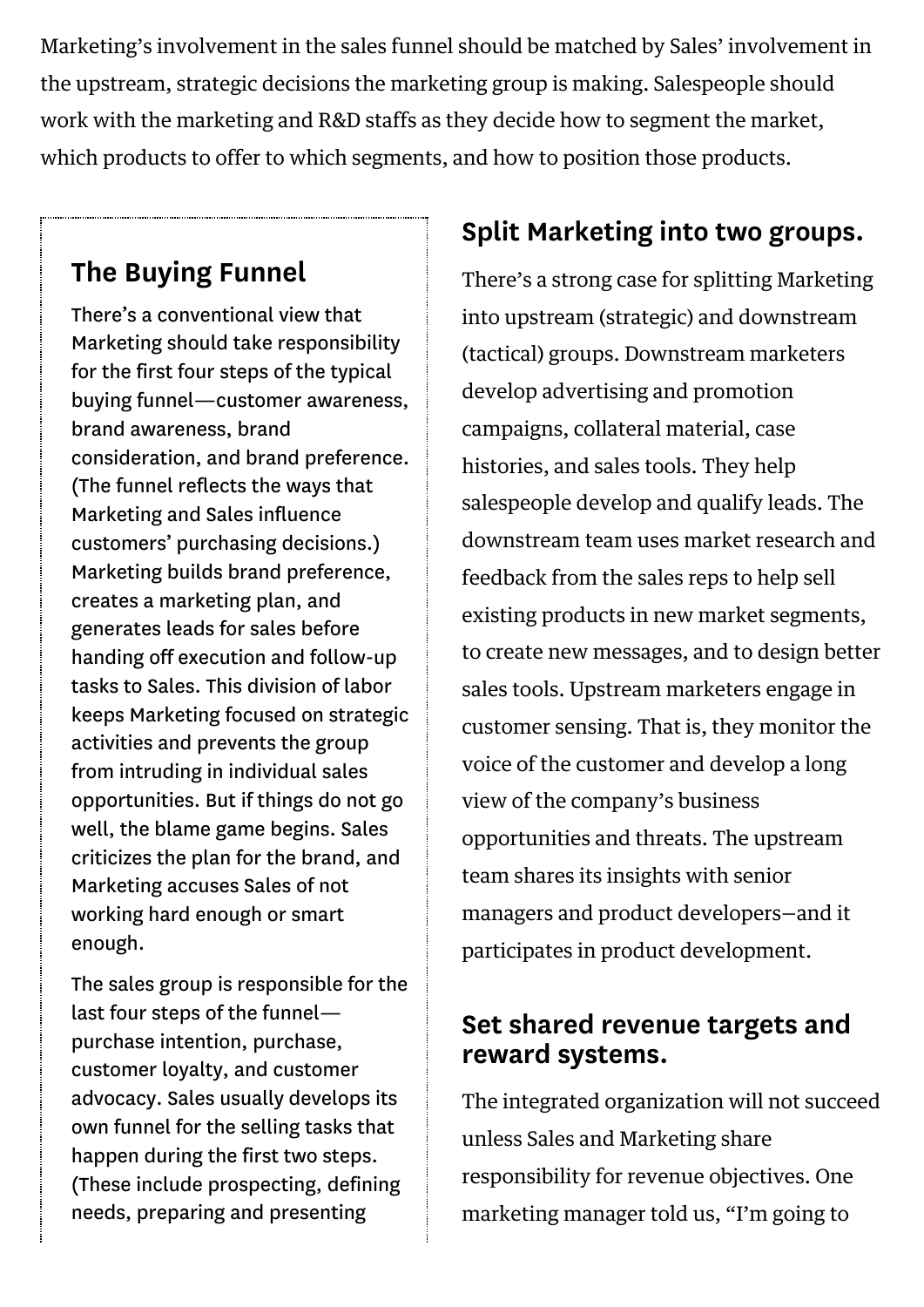proposals, negotiating contracts, and implementing the sale.) Apart from some lead generation in the prospecting stage, Marketing all too often plays no role in these tasks.



use whatever tools I need to make sure Sales is effective, because, at the end of the day, I'm judged on that sales target as well." One of the barriers to shared objectives, however, is the thorny issue of shared rewards. Salespeople historically work on commission, and marketers don't. To successfully integrate the two functions, management will need to review the overall compensation policy.

#### Integrate Sales and Marketing metrics.

The need for common metrics becomes critical as Marketing becomes more embedded in the sales process and as Sales

plays a more active role in Marketing. "In order to be the customer-intimate company we are," says Larry Norman, president of Financial Markets Group, part of the Aegon USA operating companies, "we need to be metrics driven and have metrics in place that track both sales and marketing performance." On a macro level, companies like General Electric have "the number"—the sales goal to which both Sales and Marketing commit. There is no escaping the fact that, however well integrated Sales and Marketing are, the company will also want to develop metrics to measure and reward each group appropriately.

#### THIS ARTICLE ALSO APPEARS IN:



[HBR's 10 Must Reads on](https://hbr.org/product/hbr-s-10-must-reads-on-strategic-marketing-with-featured-article-marketing-myopia-by-theodore-levitt-hbr-s-10-must-reads/11366-PBK-ENG?referral=02560) Strategic Marketing SALES AND MARKETING BOOK S<sub>24.95</sub> [ADD TO CART](https://hbr.org/2006/07/ending-the-war-between-sales-and-marketing#)  $\boxed{\pm}$  [SAVE](https://hbr.org/2006/07/ending-the-war-between-sales-and-marketing#)  $\boxed{\phantom{a}}$  SHARF

Sales metrics are easier to define and track. Some of the most common measures are percent of sales quota achieved, number of new customers, number of sales closings, average gross profit per customer, and sales expense to total sales. When downstream marketers become embedded in the sales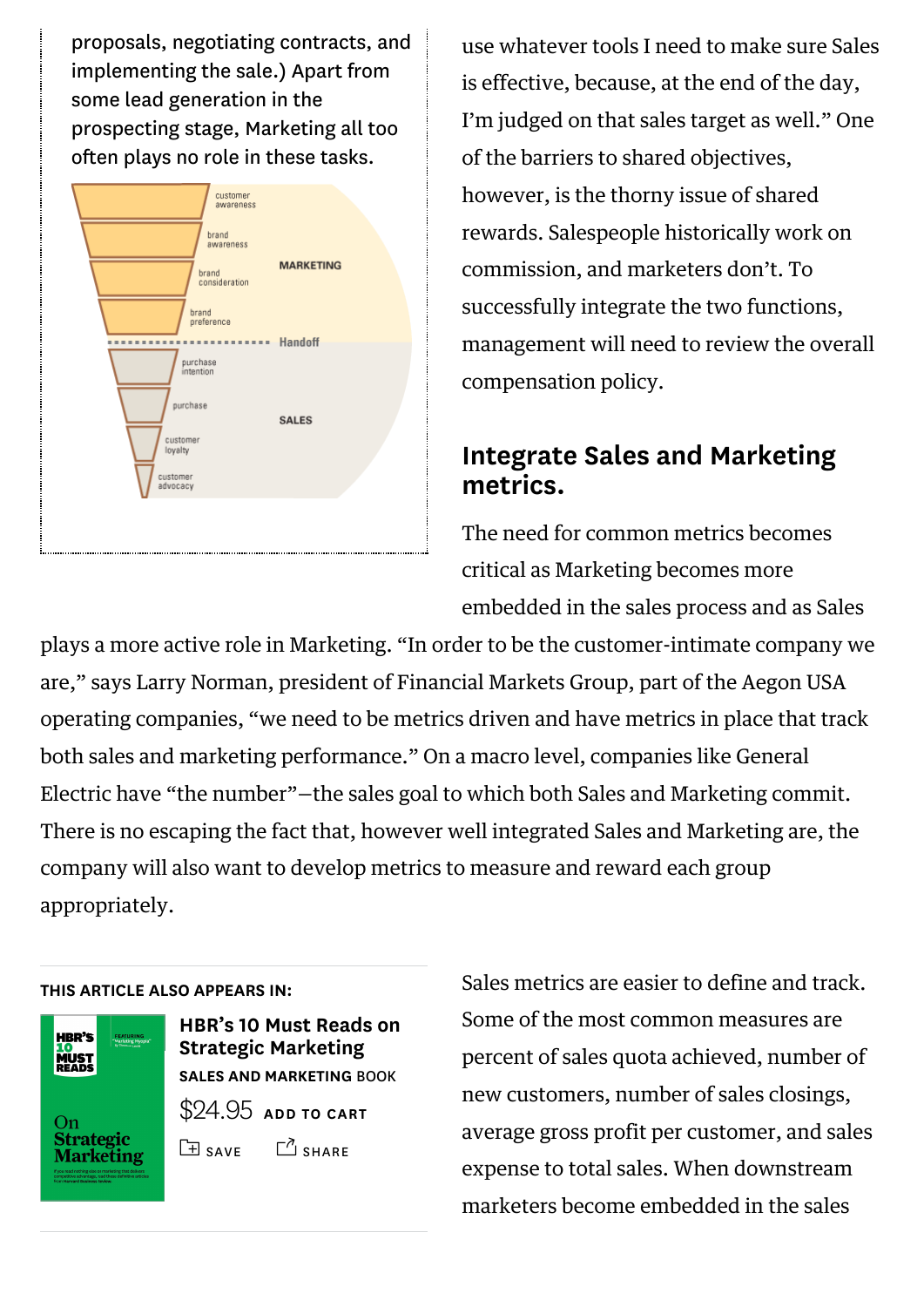process—for example, as members of critical

account teams—it's only logical to measure and reward their performance using sales metrics. But then how should the company evaluate its upstream marketers? On the basis of the accuracy of their product forecasting, or the number of new market segments they discover? The metrics will vary according to the type of marketing job. Senior managers need to establish different measures for brand managers, market researchers, marketing information systems managers, advertising managers, sales promotion managers, market segment managers, and product managers. It's easier to construct a set of metrics if the marketers' purposes and tasks are clearly outlined. Still, given that upstream marketers are more engaged in sowing the seeds for a better future than in helping to reap the current harvest, the metrics used to judge their performance necessarily become softer and more judgmental.

Obviously, the difference between judging current and future outcomes makes it more complicated for companies to develop common metrics for Sales and Marketing. Upstream marketers in particular need to be assessed according to what they deliver over a longer period. Salespeople, meanwhile, are in the business of converting potential demand into today's sales. As the working relationship between Sales and Marketing becomes more interactive and interdependent, the integrated organization will continue to wrestle with this difficult, but surely not insurmountable, problem.  $\cdots$ 

Senior managers often describe the working relationship between Sales and Marketing as unsatisfactory. The two functions, they say, undercommunicate, underperform, and overcomplain. Not every company will want to—or should—upgrade from defined to aligned relationships or from aligned to integrated relationships. But every company can and should improve the relationship between Sales and Marketing. Carefully planned enhancements will bring salespeople's intimate knowledge of your customers into the company's core. These improvements will also help you serve customers better now and will help you build better products for the future. They will help your company marry softer, relationship-building skills with harder, analytic skills. They will force your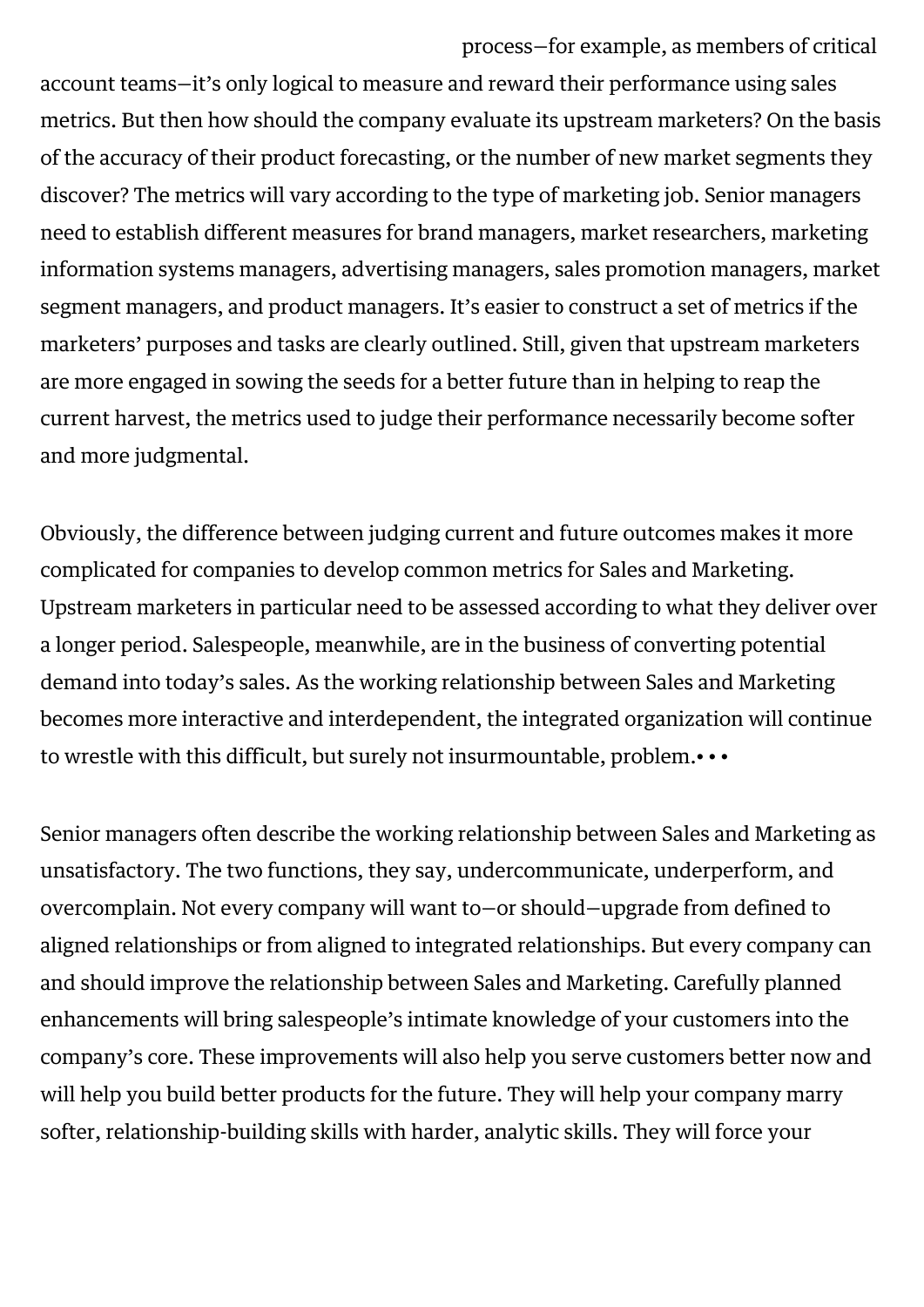organization to closely consider how it rewards people and whether those reward systems apply fairly across functions. Best of all, these improvements will boost both your top-line and bottom-line growth.

A version of this article appeared in the [July–August 2006](https://hbr.org/archive-toc/BR0607) issue of Harvard Business Review.

Philip Kotler is the S.C. Johnson & Son Distinguished Professor of International Marketing at Northwestern University's Kellogg School of Management in Evanston, Illinois. This is his 11th article for HBR.

Neil Rackham is a visiting professor at the University of Portsmouth in England, the author of Spin Selling (McGraw-Hill, 1988), and a coauthor of Rethinking the Sales Force (McGraw-Hill, 1999).

Suj Krishnaswamy [\(sujk@stinsights.com\)](mailto:sujk@stinsights.com) is the founder and a principal of Stinsights (www.stinsights.com), a Chicago-based business strategy and market research firm specializing in sales-marketing interface.

#### This article is about [COMMUNICATION](https://hbr.org/topic/communication)

[FOLLOW THIS TOPIC](https://hbr.org/2006/07/ending-the-war-between-sales-and-marketing#)

#### Related Topics:

[STRATEGIC PLANNING](https://hbr.org/topic/strategic-planning) | [COMPENSATION](https://hbr.org/topic/compensation) | [CONFLICT](https://hbr.org/topic/conflict) | [ORGANIZATIONAL CULTURE](https://hbr.org/topic/organizational-culture) | [MARKETING](https://hbr.org/topic/marketing) | [BRANDING](https://hbr.org/topic/branding) | [SALES](https://hbr.org/topic/sales) | [STRATEGY](https://hbr.org/topic/strategy) | [COLLABORATION](https://hbr.org/topic/collaboration) | [MANAGING PEOPLE](https://hbr.org/topic/managing-people) | [PRODUCT DEVELOPMENT](https://hbr.org/topic/product-development) | [PERFORMANCE MEASUREMENT](https://hbr.org/topic/performance-measurement) | [KNOWLEDGE MANAGEMENT](https://hbr.org/topic/knowledge-management) | [GIVING FEEDBACK](https://hbr.org/topic/giving-feedback) | [AEROSPACE & DEFENSE](https://hbr.org/topic/aerospace-and-defense) | [CONSUMER ELECTRONICS](https://hbr.org/topic/consumer-electronics) | [ENERGY & NATURAL RESOURCES](https://hbr.org/topic/energy-and-natural-resources) | [FINANCIAL SERVICES](https://hbr.org/topic/financial-services) | [MANUFACTURING](https://hbr.org/topic/manufacturing) | [PHARMACEUTICALS](https://hbr.org/topic/pharmaceuticals)

#### Comments